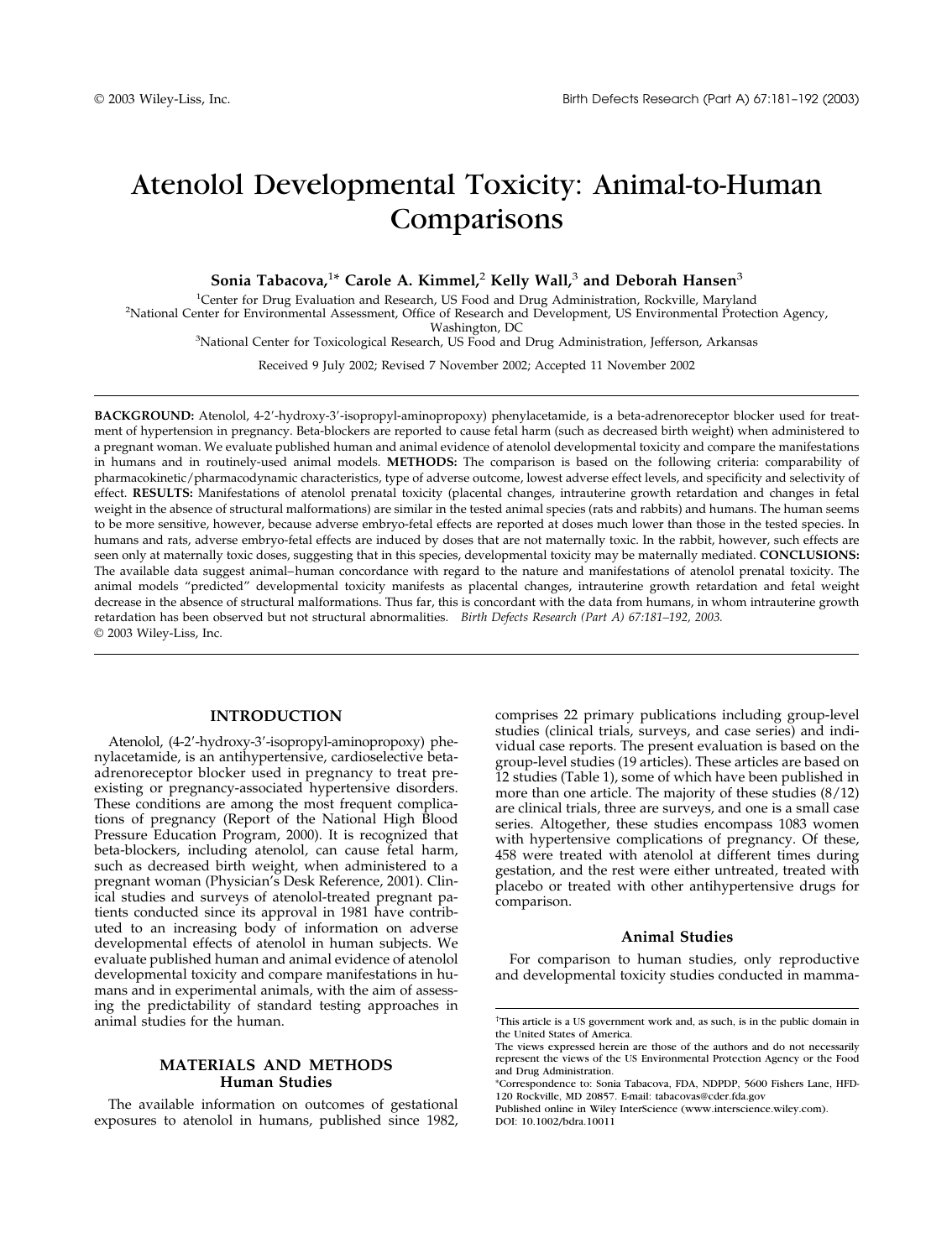### 182 TABACOVA ET AL.

#### Table 1 Reviewed Studies in Humans

| Study design                                                      | $n$ subjects<br>total<br>(Atenolol-<br>treated) | Atenolol dose<br>oral (mg/day) | Time of exposure<br>(trimester of<br>pregnancy) | Indication for<br>treatment                                      | Reference                                            |
|-------------------------------------------------------------------|-------------------------------------------------|--------------------------------|-------------------------------------------------|------------------------------------------------------------------|------------------------------------------------------|
| Clinical trials                                                   |                                                 |                                |                                                 |                                                                  |                                                      |
| Placebo-controlled<br>Prospective,<br>double-blind,<br>randomized | 120(46)                                         | 100                            | 3rd                                             | Pregnancy-induced<br>hypertension (PIH)                          | Rubin et al. (1983, 1984);<br>Reynolds et al. (1984) |
| Prospective,<br>double-blind,<br>randomized                       | 29(15)                                          | $50 - 200$                     | 2nd, 3rd                                        | Essential hypertension                                           | Butters et al. (1990)                                |
| Prospective,<br>double-blind,<br>randomized                       | 74 (28)                                         | 100                            | 2nd, 3rd                                        | Hemodynamic<br>abnormalities; risk<br>of pre-eclampsia           | Easterling et al. (1999)                             |
| Non-placebo-<br>controlled                                        |                                                 |                                |                                                 |                                                                  |                                                      |
| Prospective<br>non-<br>randomized <sup>a</sup>                    | 56 (28)                                         | $100 - 200$                    | 2nd, 3rd                                        | PIH (89%)<br>Pre-existing<br>hypertension (11%)                  | Lardoux et al. (1983)                                |
| Prospective<br>non-<br>randomized <sup>a</sup>                    | 51(24)                                          | $50 - 100$                     | 2nd, 3rd                                        | PIH, Pre-eclampsia                                               | Tiumala and Hartikainen (1988)                       |
| Prospective<br>randomized <sup>a</sup>                            | 50(25)                                          | $100 - 150$                    | 3rd                                             | PIH                                                              | Marlettini et al. (1990)                             |
| Prospective<br>double-blind.<br>randomized <sup>a</sup>           | 29(13)                                          | 50                             | 3rd                                             | PIH                                                              | Montan et al. (1992)                                 |
| Prospective<br>randomized<br>recruitment <sup>b</sup>             | 70 (70)                                         | $50 - 150$                     | 2nd, 3rd                                        | PIH (74%)<br>Pre-eclampsia (9%)<br>Chronic hypertension<br>(17%) | Fabregues et al. (1992)                              |
| Surveys                                                           |                                                 |                                |                                                 |                                                                  |                                                      |
| Prospective <sup>a</sup>                                          | 121(31)                                         | $100 - 200$                    | 1st, 2nd, 3rd                                   | Chronic hypertension,<br>PIH                                     | Dubois et al. (1982, 1983)                           |
| Retrospective                                                     | 119 (97)                                        | $50 - 200$                     | 1st, 2nd, 3rd                                   | PIH (90%)<br>Pre-existing<br>hypertension (10%)                  | Liedholm (1983)                                      |
| Prospective <sup>c</sup>                                          | 359 (76)                                        | Therapeutic<br>(Not specified) | 1st, 2nd                                        | Chronic hypertension                                             | Lip et al. (1997)                                    |
| Case series                                                       | 5(5)                                            | $50 - 100$                     | 1st, 2nd, 3rd                                   | Chronic hypertension                                             | Crichton et al. (1996)                               |

<sup>a</sup>Comparisons made with groups treated with other antihypertensive drugs.

<sup>b</sup>Comparisons made across groups with different indications for atenolol treatment.

c Comparisons made with untreated patients.

lian species in vivo were taken into account. Such studies have been carried out in rodents and in the rabbit (Table 2). The rodent studies include two reproductive/fertility studies in the rat, with maternal and paternal pre-mating atenolol treatment followed by maternal treatment either through the first week of gestation, or throughout the entire pregnancy and lactation (up to postnatal day 21); a teratology study with exposure during organogenesis (gestational day [g.d.] 6–15); and two studies on postnatal functional and neurobehavioral development of the progeny after maternal treatment either throughout gestation or during late pregnancy. In addition to the latter studies that followed the development of rat progeny up to maturity, some postnatal assessments (viability and weight gain) during the pre-weaning period were carried out in the teratology study and one of the fertility studies. The two available rabbit studies involved only prenatal assessments after maternal atenolol treatment either during organogenesis (g.d. 6–18), or from g.d. 7–25 (normal gestational period is 28–30 days).

#### **Animal–Human Concordance**

The assessment of animal–human concordance in the developmental effects of prenatal atenolol exposure was based on the following criteria:

• Comparability of atenolol pharmacokinetic/dynamic characteristics in animals and humans;

• Presence of any adverse developmental effect in animals and in human subjects;

• Comparability of the type of effect by category of outcome (e.g., intrauterine death, abnormal intrauterine growth or morphological differentiation, postnatal developmental disturbances);

• Comparability of the dose levels inducing developmental effects;

• Selectivity of effect (e.g., embryo-specific or mediated through maternal toxicity);

• Specificity of effect with regard to the agent's pharmacodynamics.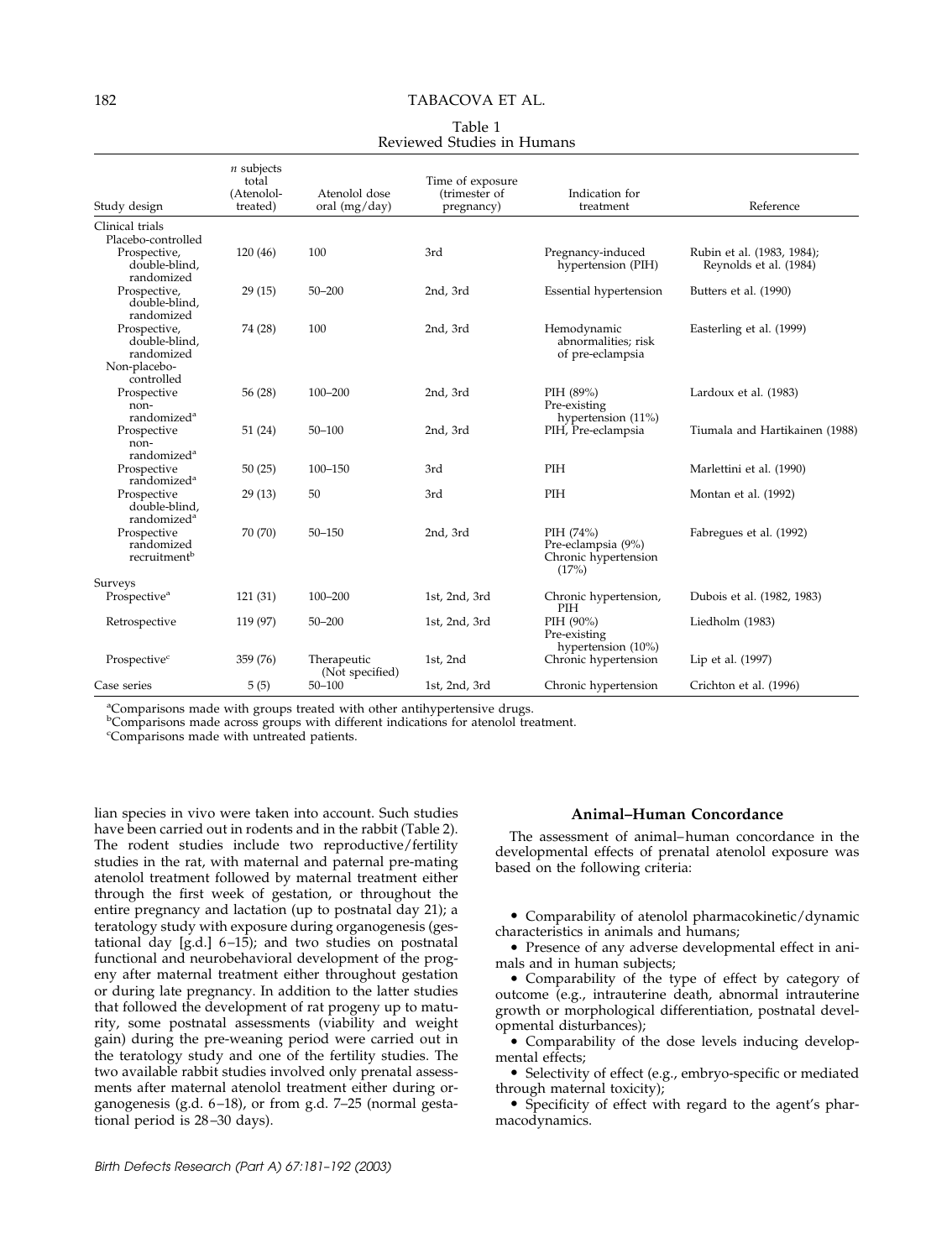| Study type                            | Species, strain            | Atenolol dose<br>range, $(mg)$<br>kg/day) | Time and duration<br>of maternal<br>exposure <sup>a</sup>        | Route of<br>administration | Reference                                       |
|---------------------------------------|----------------------------|-------------------------------------------|------------------------------------------------------------------|----------------------------|-------------------------------------------------|
| Reproductive/fertility<br>evaluation  |                            |                                           |                                                                  |                            |                                                 |
|                                       | Rat, Sprague Dawley        | $6.4 - 100$                               | 2 weeks prior to<br>mating through<br>gestation and<br>lactation | oral                       | Fitzgerald (1979)                               |
|                                       | Rat, unspecified           | $20 - 2000$                               | 2 weeks prior to<br>mating through<br>G. day 7                   | oral                       | Esaki and Imai (1980)                           |
| Developmental prenatal<br>evaluation  |                            |                                           |                                                                  |                            |                                                 |
|                                       | Rat, Wistar                | $25 - 200$                                | G. Day 6-15                                                      | oral                       | Fitzgerald (1979)                               |
|                                       | Rabbit, New Zealand        | $5 - 25$                                  | G. Day 6-18                                                      | oral                       | Fitzgerald (1979)                               |
|                                       | Rabbit, New Zealand        | $1.0\,$                                   | G. Day 7-25                                                      | Intraperitoneal            | Katz et al. (1987)                              |
| Developmental postnatal<br>evaluation |                            |                                           |                                                                  |                            |                                                 |
|                                       | Rat, Wistar<br>Rat, Wistar | $5 - 20$<br>$7.5 - 15$                    | G. day 1–birth<br>G. day 8–22                                    | oral<br>oral               | Ryan and Pappas (1990)<br>Speiser et al. (1991) |

| Table 2                                  |
|------------------------------------------|
| Reviewed Studies in Experimental Animals |

<sup>a</sup>G. day, gestational day.

Assessment of animal–human pharmacokinetic/dynamic comparability was made before comparing the manifestations of atenolol developmental toxicity (Tabacova and Kimmel, 2002). The available experimental and human studies were reviewed and evaluated separately for reliability.

#### **Evaluation of Human Studies**

The evaluation of the human studies followed a series of consecutive steps. The first step involved data abstraction to describe study characteristics, exposure parameters (dose, time, and duration of atenolol treatment), other potential risk factors, adverse developmental outcomes (embryo-fetal death, congenital anomalies, altered birth weight, preterm birth, early postnatal complications, postnatal developmental, and neurobehavioral or other organ system deviations) and maternal effects.

The second step was the evaluation of each study for data reliability and involved the following criteria: reliability of study design; appropriate control group; number of subjects; adequate assessment of exposure and outcome(s); control of potential confounding factors (e.g., maternal age, reproductive history, concurrent disease, concomitant medication, socioeconomic factors); and relevant analysis to assess the relation between exposure and outcome(s).

Assessment of the evidence for association between the reported adverse effects and atenolol exposure was the final step in the evaluation human studies. This assessment was based on the following criteria (Hill, 1965): strength of evidence; consistency of evidence; specificity of effect; temporality of effect; dose–dependence of effect; plausibility of effect; and coherence with existing knowledge.

Based on this assessment, a selection of outcomes likely to be associated with atenolol gestational exposure in humans was made for comparison with experimental animal data.

#### **Evaluation of Animal Studies**

The review and evaluation of experimental animal studies were conducted following a sequence of procedures similar to that used in the evaluation of human studies. As in the human studies evaluation, the first step involved data abstraction using a uniform format to facilitate comparison across studies. The format was based, in general, on that used in the National Toxicology Program Special Reproductive Study (Chapin and Sloane, 1997) and included endpoints describing study particulars, exposure parameters, effect characteristics, dose–time effect relationship, as well as possible confounding factors. All outcomes pertaining to the categories of embryo-fetal death, intrauterine growth, structural abnormalities, postnatal viability and physical, functional, and neurobehavioral development, as well as maternal condition, were taken into account.

The second step involved the evaluation of animal studies with regard to their reliability for extrapolating the data to humans. The evaluation was carried out according to the following criteria: adequacy of the experimental model; adequacy of the dose and route of administration; adequacy of the timing and duration of exposure; sufficient number of animals per group; presence of a dose– effect relationship; appropriate statistical analysis; and confounding and interfering factors that may have compromised the validity of the study conclusions.

The final step was the evaluation of reported adverse outcomes (by category) with regard to their causal relationship to atenolol exposure. The criteria included statistical significance of effect; dose–dependence of effect; consistency of effect across studies; consistency of effect across species; influence of confounding and interfering factors; and plausibility of effect with regard to pharmacokinetic and pharmacodynamic properties of the agent.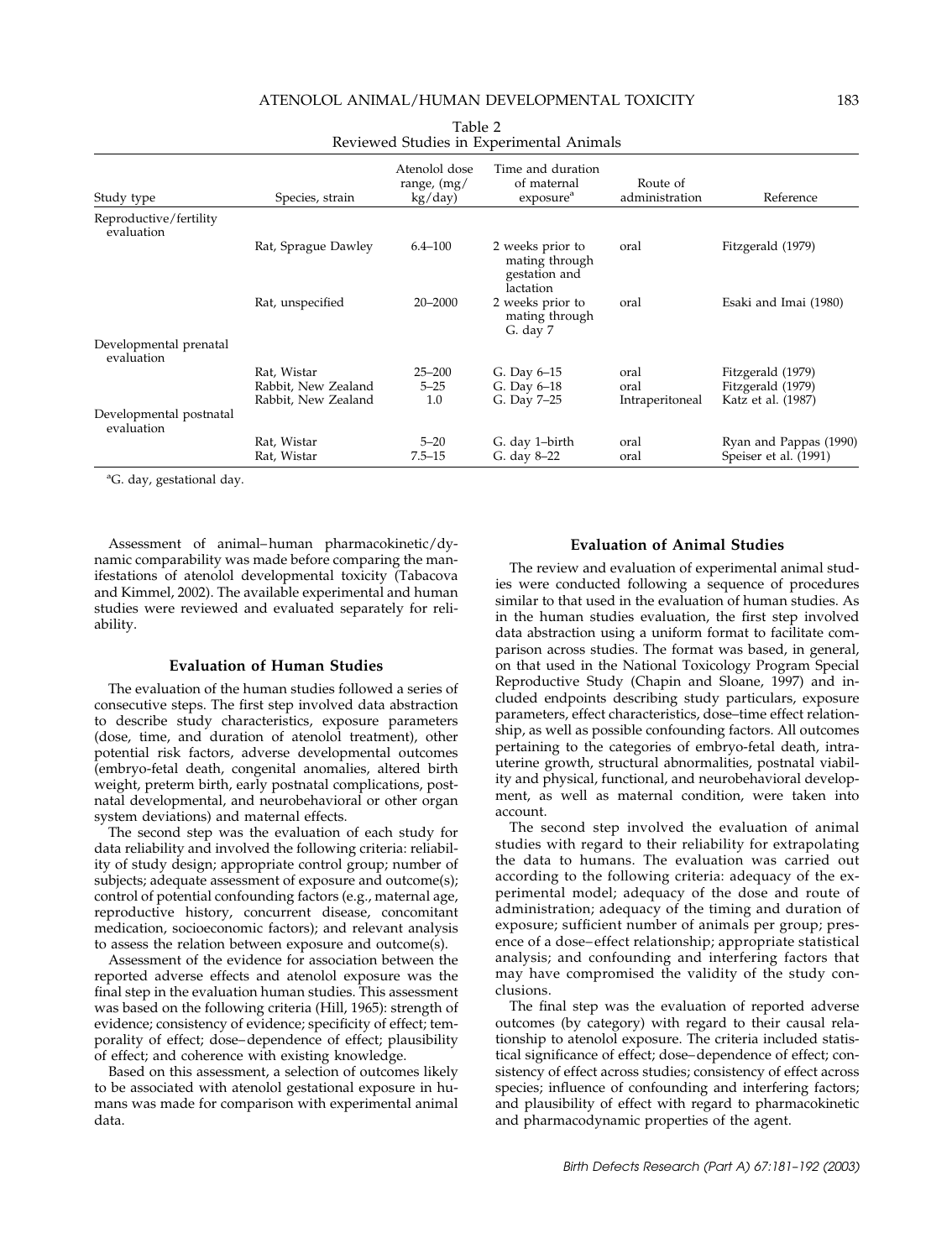## **RESULTS AND DISCUSSION Human Studies**

**Evaluation of studies.** Of the 12 studies reviewed, 5 were randomized, double blind, controlled clinical trials; 3 were nonrandomized clinical trials that had no untreated (or placebo-treated) control groups; 3 were surveys, and 1 was a small case series. Except for one of the surveys, all studies had a prospective design. The data collection was based on direct observation. Only one study (Liedholm, 1983) abstracted the data retrospectively from medical records. Reference groups were included in 9 of 12 studies (Table 1), but only 4 of these actually involved nonexposed (untreated or placebo-treated) control subjects; the rest had reference groups treated with other antihypertensive drugs. In the majority of studies (9/12), the sample size was over 50 patients (Table 1).

All studies provided adequate information about the dose and timing of atenolol exposure; atenolol was administered invariably for therapeutic purposes. The prevailing indication for treatment was pregnancy-induced hypertension (8/12 studies). Other indications were preexisting chronic or essential hypertension in three studies and, in one study, hemodynamic abnormalities in patients at risk of preeclampsia before development of hypertension (Easterling et al., 1999). All doses were within the therapeutic dose range; the daily doses varied from 50 to 200 mg orally. Most studies (10/12) involved (exclusively or predominantly) exposures during the 2nd and 3rd trimesters of pregnancy. The duration of treatment ranged from 1 week to the entire pregnancy. Thus, although the dose and the timing of exposure were essentially uniform, the exposure duration varied widely among and within studies. Because all doses were in the therapeutic dose range, the data did not lend themselves to assessment of a dose–effect or dose–response relationship. Only one study (Fabregues et al., 1992) attempted a dose–effect comparison among three atenolol dose groups (mean group dose levels 62, 70, and 100 mg/day), but no intergroup differences in the outcomes were found, presumably because of the narrow dose range and the small numbers of subjects in the subgroups.

All studies provided data on the main categories of adverse prenatal developmental outcomes (embryo-fetal death, restricted growth, and congenital abnormalities). The prospective design of most of the reviewed studies minimized the risk of a recall bias; however, most studies lacked data on postnatal development beyond the first week of life.

Statistical analysis of the association between exposure to atenolol and adverse outcomes was carried out in all but two studies: a retrospective survey (Liedholm, 1983), and a case series (Crichton, 1996). The association was analyzed by a comparison of atenolol-treated with either untreated or non–atenolol-treated groups.

Other possible risk factors and confounding factors were considered in all but two studies (Liedholm, 1983; Crichton, 1996). Maternal age, reproductive history, background maternal disease, and concomitant drug use were recorded in 10 of 12 reviewed studies; however, socioeconomic and lifestyle factors were often disregarded. Such factors could have been important because intrauterine growth retardation was one of the most frequently reported adverse outcomes, and it is common knowledge that maternal nutrition and socioeconomic status have an influence on fetal growth and weight at birth. Although the role of possible confounding factors was discussed in most of the studies, it was analyzed statistically (regression analysis) in only one study (Lip et al., 1997).

In summary, considering all study characteristics discussed above, the overall reliability of the reviewed 12 studies was evaluated as good in five and limited in seven studies. The studies considered to have good reliability (Reynolds et al., 1984; Rubin et al., 1984; Butters et al., 1990; Marlettini et al., 1990; Lip et al., 1997, Easterling et al., 1999) accounted for over 50% of the total number of subjects included in all studies (632/1083 patients).

**Evaluation of outcomes in humans.** Table 3 summarizes the reported outcomes by category and the evaluation with regard to the association with maternal atenolol exposure (see Materials and Methods).

The majority of the reviewed studies concentrated on prenatal and perinatal adverse events, whereas postnatal outcomes beyond the first week of life were followed in few studies. The available information was insufficient to allow assessment of atenolol effects on the postnatal physical and neurobehavioral development.

The most consistently reported prenatal adverse events were reduced placental weight, decreased birth weight, and intrauterine growth retardation (IUGR). Such outcomes were found in all or most of the publications that studied these endpoints. One of the most pronounced adverse outcomes was placental weight reduction, found in all of five studies that measured placental weight. In some of these studies, tests for placental functional assessment were carried out. The tests provided evidence for a significantly decreased production of placental lactogen, which is a polypeptide used as an indicator of placental function (Rubin et al., 1983, 1984; Tiumala and Hartikainen-Sorri, 1988). IUGR and decreased birth weight (relative to gestational age) were found in 6 and 8 studies, respectively, of 11 studies that provided data on these outcomes. Such adverse events could have resulted from the maternal hypertension per se that was the indication for atenolol treatment. However, these disturbances were also apparent in atenolol-treated versus non–atenolol-treated groups of hypertensive patients (Dubois et al., 1982, 1983; Lardoux et al., 1983; Tiumala and Hartikainen-Sorri, 1988; Butters et al., 1990; Marlettini, 1990; Lip et al., 1997), as well as in atenolol-treated nonhypertensive patients (Easterling et al., 1999). Thus it is reasonable to assume that the agent, rather than the maternal hypertension, was responsible. The most likely reasons for these effects were placental and fetal hemodynamic disturbances associated with atenolol pharmacodynamic effect. The studies that measured maternal/ fetal hemodynamic parameters (Montan et al., 1992; Crichton, 1996), showed a significant reduction in umbilical and fetal aortic blood flow, with or without reduced fetal heart rate. The increased resistance to blood flow in the fetoplacental circulation has been attributed to the lack of an intrinsic sympathomimetic (vasodilating) effect of atenolol, rather than to a decrease in fetal heart rate (Loquet et al., 1988).

The outcomes listed above are likely to be associated with atenolol exposure because they are in compliance with Hill's criteria for establishing causality (Hill, 1965); that is, strength of evidence (in the majority of studies, changes were statistically significant compared to reference groups with similar maternal background diseases); consistency of evidence (confirmed, for different outcomes,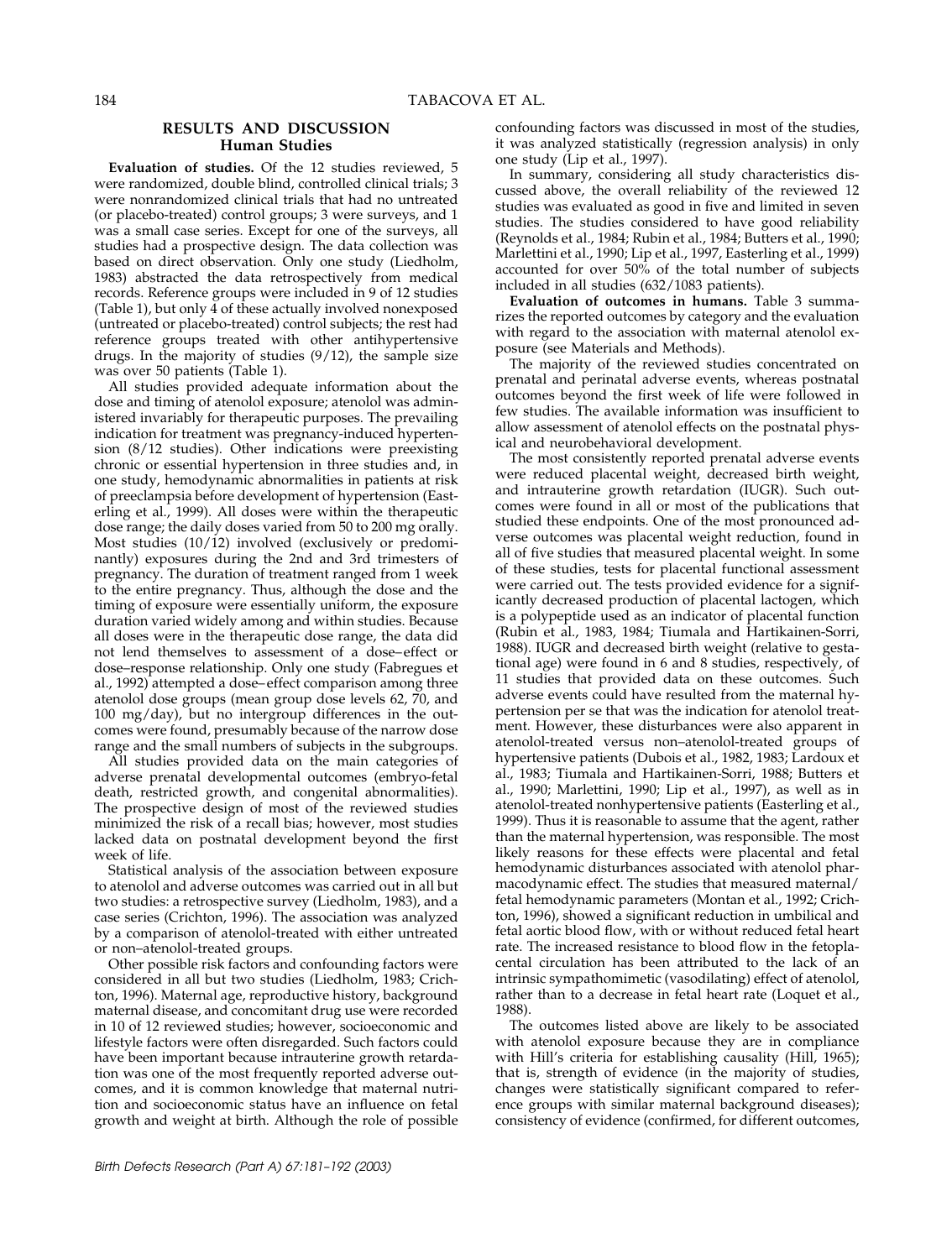|                                                                                                                                                                                    |                              |                             |                                                                                                                                                                                                                                                                                                                                                                                                                                                                                                                                                                                                                                                                                                                                                                                                                                                                                                                                                                                                                                                                                                                                                                                                                                                          | Evaluation of Adverse Pregnancy Outcomes Reported in Human Studies                                                                                                                                                                                           | Table 3                             |                                                             |                                  |                                                              |                                  |                            |
|------------------------------------------------------------------------------------------------------------------------------------------------------------------------------------|------------------------------|-----------------------------|----------------------------------------------------------------------------------------------------------------------------------------------------------------------------------------------------------------------------------------------------------------------------------------------------------------------------------------------------------------------------------------------------------------------------------------------------------------------------------------------------------------------------------------------------------------------------------------------------------------------------------------------------------------------------------------------------------------------------------------------------------------------------------------------------------------------------------------------------------------------------------------------------------------------------------------------------------------------------------------------------------------------------------------------------------------------------------------------------------------------------------------------------------------------------------------------------------------------------------------------------------|--------------------------------------------------------------------------------------------------------------------------------------------------------------------------------------------------------------------------------------------------------------|-------------------------------------|-------------------------------------------------------------|----------------------------------|--------------------------------------------------------------|----------------------------------|----------------------------|
|                                                                                                                                                                                    |                              |                             |                                                                                                                                                                                                                                                                                                                                                                                                                                                                                                                                                                                                                                                                                                                                                                                                                                                                                                                                                                                                                                                                                                                                                                                                                                                          |                                                                                                                                                                                                                                                              |                                     | Criteria for relationship to atenolol exposure <sup>ª</sup> |                                  |                                                              |                                  |                            |
| Outcomes                                                                                                                                                                           | Observed<br>$_{\rm{effect}}$ | Ref. <sup>b</sup>           | available)<br>confirmatory studies<br>per <i>n</i> studies with<br>Consistency of<br>$e$ vidence $(n$<br>information                                                                                                                                                                                                                                                                                                                                                                                                                                                                                                                                                                                                                                                                                                                                                                                                                                                                                                                                                                                                                                                                                                                                     | confirmatory studies)<br>Strength of evidence<br>(Effect statistically<br>significant in $n$<br>studies per $n$                                                                                                                                              | Reliability<br>source(s)<br>of data | Specificity<br>of effect                                    | Temporality<br>of effect         | discontinued<br>Reversibility<br>exposure is<br>of effect il | dependence<br>Dose-effect        | Plausibility<br>of finding |
| Spontaneous                                                                                                                                                                        | No effect                    | 1,3,4,6,10,11               | $(+)$ (6 of 6) <sup>c</sup>                                                                                                                                                                                                                                                                                                                                                                                                                                                                                                                                                                                                                                                                                                                                                                                                                                                                                                                                                                                                                                                                                                                                                                                                                              | NA (no effect)                                                                                                                                                                                                                                               | $\widehat{t}$                       | NA (no effect)                                              | NA (no effect)                   | ÁN                                                           | NA (no effect)                   | Ŧ                          |
| abortion<br>Altered birth<br>Stillbirth                                                                                                                                            | Uncertain<br>Decrease        | $1,3 - 7,10 - 12$<br>3,4,6  | (-) $(3 \text{ of } 11)^d$<br>(+) $(9 \text{ of } 11)^d$                                                                                                                                                                                                                                                                                                                                                                                                                                                                                                                                                                                                                                                                                                                                                                                                                                                                                                                                                                                                                                                                                                                                                                                                 | $(-)$ (7 of 8)                                                                                                                                                                                                                                               | $\widehat{t}$<br>$\widehat{t}$      | Û                                                           | Ŧ                                | ≨£                                                           | ₿ĝ                               | Ŧ<br>E                     |
| anomalies<br>weight<br>Congenital                                                                                                                                                  | No effect                    | $1 - 12$                    | of 12<br>$(+)$ (12                                                                                                                                                                                                                                                                                                                                                                                                                                                                                                                                                                                                                                                                                                                                                                                                                                                                                                                                                                                                                                                                                                                                                                                                                                       | NA (no effect)                                                                                                                                                                                                                                               | $\widehat{t}$                       | NA (no effect)                                              | NA (no effect)                   | Ź                                                            | NA (no effect)                   | Ŧ                          |
| Altered placental<br><b>IUGR</b>                                                                                                                                                   | Decrease<br>Increase         | 1,4,6,7,10,11<br>2,5,6,8,10 | $(6 \text{ of } 11)^d$<br>$(5 \text{ of } 5)$<br>$\widehat{t}$                                                                                                                                                                                                                                                                                                                                                                                                                                                                                                                                                                                                                                                                                                                                                                                                                                                                                                                                                                                                                                                                                                                                                                                           | $(5 \text{ of } 6)$<br>$(3 \text{ of } 5)$<br>$\widehat{f}$                                                                                                                                                                                                  | E<br>Ŧ                              | ÎÎ                                                          | ŦŦ                               | ₹₿                                                           | ₹₿                               | $\widehat{t}$<br>Ŧ         |
| complications<br>Peri/postnatal<br>weight                                                                                                                                          |                              |                             |                                                                                                                                                                                                                                                                                                                                                                                                                                                                                                                                                                                                                                                                                                                                                                                                                                                                                                                                                                                                                                                                                                                                                                                                                                                          |                                                                                                                                                                                                                                                              |                                     |                                                             |                                  |                                                              |                                  |                            |
| (fetal/neonatal)<br>Bradycardia                                                                                                                                                    | Increase                     | 2,7,8                       | $(\pm)$ (3 of 6)                                                                                                                                                                                                                                                                                                                                                                                                                                                                                                                                                                                                                                                                                                                                                                                                                                                                                                                                                                                                                                                                                                                                                                                                                                         | $(+)$ (3 of 3)                                                                                                                                                                                                                                               | $\widehat{H}$                       | $\widehat{t}$                                               | $\widehat{+}$                    | $\widehat{t}$                                                | g                                | Ŧ                          |
| Hypoglycemia<br>Arterial                                                                                                                                                           | No effect<br>Increase        | 2,4,5,7<br>3,4,12           | of $8)$<br>of $4)$<br>$\widehat{\omega}$<br>$\widehat{+}$                                                                                                                                                                                                                                                                                                                                                                                                                                                                                                                                                                                                                                                                                                                                                                                                                                                                                                                                                                                                                                                                                                                                                                                                | (no effect)<br>$(-)$ (0 of 3)<br>NA (no effec                                                                                                                                                                                                                | $\widehat{\pm}$<br>T                | NA (no effect)<br>$\widehat{\pm}$                           | NA (no effect)<br>$\widehat{t}$  | NA (no effect)<br>$\widehat{t}$                              | NA (no effect)<br>$\Xi$          | Ŧ<br>$\widehat{\in}$       |
| hypotension<br>Respiratory                                                                                                                                                         | No effect                    | $2 - 5,7 - 9$               |                                                                                                                                                                                                                                                                                                                                                                                                                                                                                                                                                                                                                                                                                                                                                                                                                                                                                                                                                                                                                                                                                                                                                                                                                                                          | (no effect)                                                                                                                                                                                                                                                  | Ŧ                                   |                                                             |                                  |                                                              |                                  | Ŧ                          |
| Growth and                                                                                                                                                                         | No effect                    |                             | $\begin{array}{c} (+) \; (6 \; \text{of} \; 7) \\ (+) \; (2 \; \text{of} \; 2) \end{array}$                                                                                                                                                                                                                                                                                                                                                                                                                                                                                                                                                                                                                                                                                                                                                                                                                                                                                                                                                                                                                                                                                                                                                              | (no effect)<br>≨≨                                                                                                                                                                                                                                            | $\widehat{\pm}$                     | NA (no effect)<br>NA (no effect)                            | NA (no effect)<br>NA (no effect) | NA (no effect)<br>NA (no effect)                             | NA (no effect)<br>NA (no effect) | $\widehat{c}$              |
| development<br>physical                                                                                                                                                            |                              |                             |                                                                                                                                                                                                                                                                                                                                                                                                                                                                                                                                                                                                                                                                                                                                                                                                                                                                                                                                                                                                                                                                                                                                                                                                                                                          |                                                                                                                                                                                                                                                              |                                     |                                                             |                                  |                                                              |                                  |                            |
| Neurobehavioral<br>deviations                                                                                                                                                      | No effect                    | 2                           | (?) (1 of 1)                                                                                                                                                                                                                                                                                                                                                                                                                                                                                                                                                                                                                                                                                                                                                                                                                                                                                                                                                                                                                                                                                                                                                                                                                                             | NA (no effect)                                                                                                                                                                                                                                               | $\widehat{t}$                       | NA (no effect)                                              | NA (no effect)                   | NA (no effect)                                               | NA (no effect)                   | $\widehat{c}$              |
| Infant mortality                                                                                                                                                                   | No effect                    | $^{9-1}$                    | $(+)$ (9 of 9)                                                                                                                                                                                                                                                                                                                                                                                                                                                                                                                                                                                                                                                                                                                                                                                                                                                                                                                                                                                                                                                                                                                                                                                                                                           | NA (no effect)                                                                                                                                                                                                                                               | $\widehat{t}$                       | NA (no effect)                                              | NA (no effect)                   | NA (no effect)                                               | NA (no effect)                   | $\widehat{+}$              |
| 'n studies involving 1st and 2nd trimester exposures.<br>on a given endpoint available). Strength of evidence: (+)<br>et al. (1990); 7. Marlettini et al. (1990); 8. Montan et al. |                              |                             | effect is specific for the agent; $(-)$ , the observed effect is not specific for the agent. Temporality of effect: $(+)$ , the exposure to the suspect agent has taken place prior to the reported<br>"References: 1. Dubois et al. (1982, 1983); 2. Rubin et al. (1983, 1984); Reynolds et al. (1984); 3. Liedbolm (1983); 4. Lardoux et al. (1983); 5. Tiumala, Hartikainen-Sorri (1988); 6. Butters<br>"Description of criteria: Consistency of evidence: (+), data consistent; (-), data inconsistent (n confirmatory studies for presence (or absence) of effect per n studies with information<br>with information on a given endpoint, at least 3 are controlled epidemiological studies; $(\pm)$ , less than 3; $(-)$ , no controlled epidemiological studies. Specificity of effect: $(+)$ , the observed<br>Symbols used: $(+)$ , criterion met; $(-)$ , criterion unmet; $(\pm)$ , criterion partially met; (?), unable to assess; ND, no data; NA, not applicable.<br>outcome. Plausibility of effect: $(+)$ , the finding is plausible having in mind the pharmacokinetic/dynamic properties of the agent.<br><sup>d</sup> Excluding one study (Fabregues et al., 1992) that compared only atenolol-treated patients (no reference group). | , the observed effect is statistically significant; (-), statistically non-significant. Reliability of data sources: (+), out of all studies<br>1992); 9. Fabregues et al. (1992); 10. Lip et al. (1997); 11. Chrichton (1996); 12. Easterling et al. (1999) |                                     |                                                             |                                  |                                                              |                                  |                            |

# ATENOLOL ANIMAL/HUMAN DEVELOPMENTAL TOXICITY 185

*Birth Defects Research (Part A) 67:181–192 (2003)*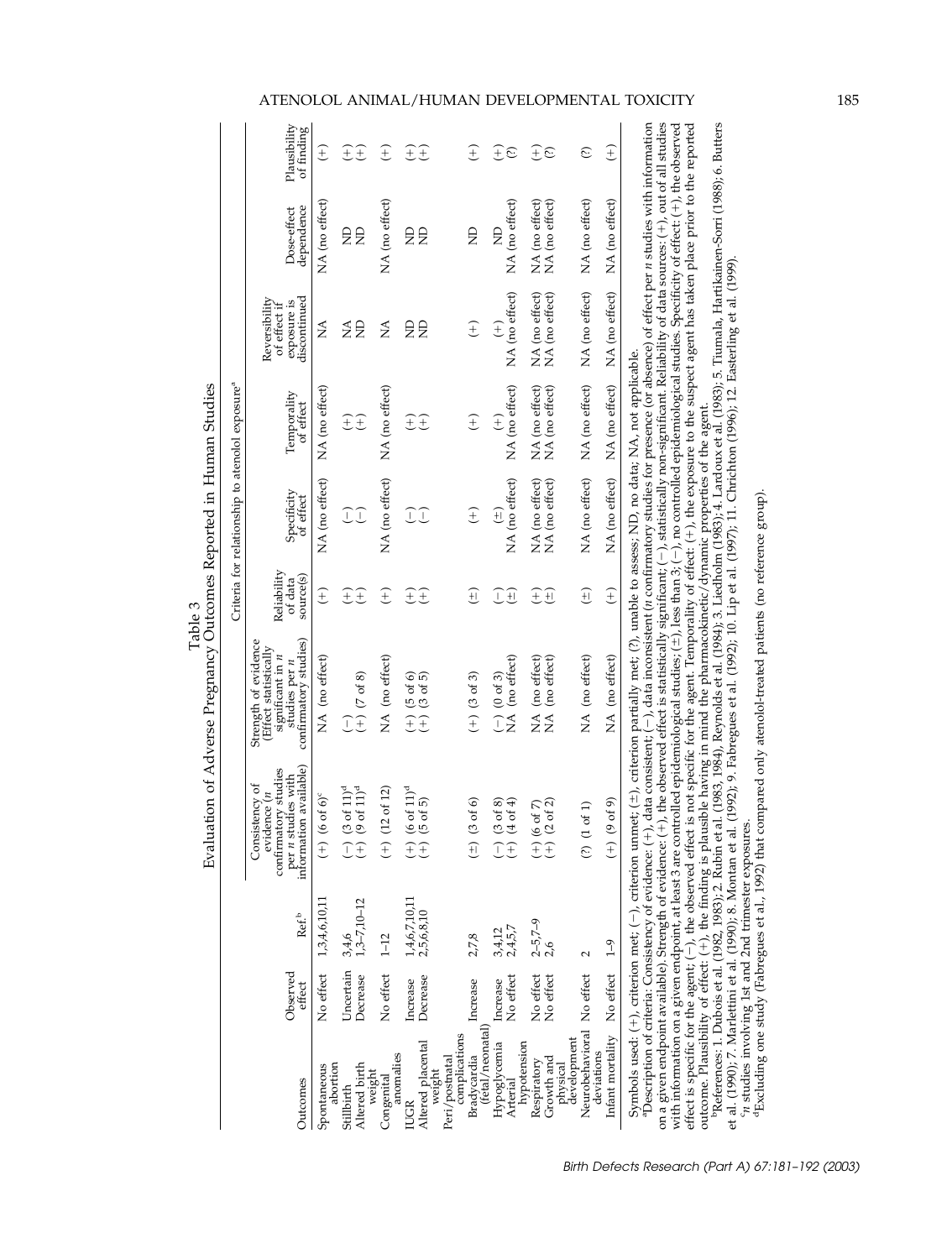|                                |                |                                                 | $n$ studies reporting<br>this finding per                 | Effect found at exposure<br>during: $(n \text{ studies per})$<br>$n$ performed) |                                       | LOAEL $(mg/kg/d)$                       |
|--------------------------------|----------------|-------------------------------------------------|-----------------------------------------------------------|---------------------------------------------------------------------------------|---------------------------------------|-----------------------------------------|
| Outcomes                       | Species        | Observed effect<br>(vs. control)                | total <i>n</i> studies on<br>respective<br>endpoint $(n)$ | Organogenesis<br>through birth                                                  | Premating+<br>throughout<br>gestation | oral, unless<br>otherwise<br>specified) |
| $\mathbf{1}$                   | $\overline{2}$ | 3                                               | $\overline{4}$                                            | 5                                                                               | 6                                     | 7                                       |
| Prenatal                       |                |                                                 |                                                           |                                                                                 |                                       |                                         |
| Embryo/fetal loss              | Rat            | Increase                                        | 1/3                                                       | 1/1                                                                             | 0/2                                   | 50                                      |
|                                | Rabbit         | Increase                                        | 1/1                                                       | 1/1                                                                             | ND                                    | 25                                      |
| Litter size                    | Rat            | ↓ Decrease                                      | 1/3                                                       | 1/1                                                                             | 0/2                                   | 200                                     |
|                                | Rabbit         | No effect                                       | 1/1                                                       | 0/1                                                                             | ND                                    |                                         |
| Fetal weight                   | Rat            | $\downarrow$ Decrease                           | 1/2                                                       | ND                                                                              | 1/2                                   | 200                                     |
|                                | Rabbit         | No effect                                       | 1/1                                                       | 0/1                                                                             | <b>ND</b>                             | $\hspace{0.05cm}$                       |
| Placental weight               | Rat            | $\downarrow$ Decrease                           | 1/1                                                       | 1/1                                                                             | <b>ND</b>                             | 25                                      |
|                                | Rabbit         | ↑ Increase                                      | 1/1                                                       | 1/1                                                                             | <b>ND</b>                             | 1(i.p.)                                 |
| Malformations                  | Rat            | No effect                                       | 3/3                                                       | 0/1                                                                             | 0/2                                   |                                         |
|                                | Rabbit         | No effect                                       | 2/2                                                       | 0/2                                                                             | ND                                    |                                         |
| Variations and deviations      | Rat            | $\uparrow$ Increase <sup>c</sup>                | 2/3                                                       | 1/1                                                                             | 1/2                                   | 50 or 20                                |
|                                | Rabbit         | ↑ Increase <sup>d</sup>                         | 1/2                                                       | 1/2                                                                             | ND                                    | 1 $(i.p.)$                              |
| Postnatal                      |                |                                                 |                                                           |                                                                                 |                                       |                                         |
| Live born litter size          | Rat            | ↓ Decrease                                      | 1/4                                                       | 1/2                                                                             | 0/2                                   | 200                                     |
|                                | Rabbit         | ↓ Decrease                                      | 1/1                                                       | 1/1                                                                             | <b>ND</b>                             | 1(i.p.)                                 |
| Stillbirths                    | Rat            | No effect                                       | 4/4                                                       | 0/2                                                                             | 0/2                                   |                                         |
| Birth weight                   | Rat            | $\downarrow$ Decrease                           | 1/4                                                       | 1/2                                                                             | 0/2                                   | 100                                     |
|                                | Rabbit         | $\downarrow$ Decrease                           | 1/1                                                       | 1/1                                                                             | <b>ND</b>                             | 1(i.p.)                                 |
| <b>Heart Rate</b>              | Rat            | Bradycardia (1st<br>day of life)                | 1/1                                                       | 1/1                                                                             | ND                                    | 7.5                                     |
| Postnatal weight and           | Rat            | $\downarrow$ (pre-weaning)                      | 1/3                                                       | 0/2                                                                             | 1/1                                   | 100                                     |
| weight gain                    |                | $\downarrow$ (maturity,<br>males only)          | 1/1                                                       | ND                                                                              | 1/1                                   | 5                                       |
| Developmental<br>landmarks     | Rat            | No effect                                       | 2/2                                                       | 1/1                                                                             | 1/1                                   |                                         |
| Neurobehavioral<br>development | Rat            | Delayed<br>conditioned<br>avoidance<br>response | 1/2                                                       | 1/1                                                                             | 0/1                                   | 7.5                                     |
| Postnatal survival             | Rat            | $\downarrow$ Decrease (up)<br>to weaning)       | 1/3                                                       | 1/2                                                                             | 0/1                                   | 200                                     |
| Maternal toxicity              |                |                                                 |                                                           |                                                                                 |                                       |                                         |
| Weight                         | Rat            | No effect                                       | 3/3                                                       | 0/1                                                                             | 0/2                                   |                                         |
|                                | Rabbit         | $\downarrow$ Decrease                           | 1/2                                                       | 1/2                                                                             | <b>ND</b>                             | 10                                      |
| Clinical signs                 | Rat            | No effect                                       | 3/3                                                       | 0/1                                                                             | 0/2                                   | $\overline{\phantom{0}}$                |
|                                | Rabbit         | Present                                         | 1/2                                                       | 1/2                                                                             | ND                                    | 25                                      |
| Mortality                      | Rat            | No effect                                       | 3/3                                                       | 0/1                                                                             | 0/2                                   |                                         |
|                                | Rabbit         | ↑ Increase                                      | 1/2                                                       | 1/2                                                                             | <b>ND</b>                             | 25                                      |

Table 4 Outcomes of Prenatal Atenolol Exposure in Experimental Animal Studies

in 60–100% of studies that had information on the respective endpoints); temporal association with atenolol exposure; and plausibility with regard to the pharmacodynamic effect of atenolol on fetal and utero–placental circulation.

No increases in embryo-fetal death or congenital abnormalities were reported in association with atenolol treatment. Stillbirths were reported sporadically (in 3/11 studies that provided information on this endpoint). One of these three studies was a retrospective survey of all hypertensive pregnancies in Sweden that compared the prevalence of stillbirths in the survey with the background rate for the entire country population (Liedholm, 1983). Such a comparison is flawed because it does not take into account the maternal hypertension, which by itself is a risk factor for intrauterine fetal loss (Redman, 1982). In another study, the only stillbirth observed among atenolol-treated pregnancies occurred in a patient with placental abruption and cocaine intoxication (Easterling et al., 1999). The third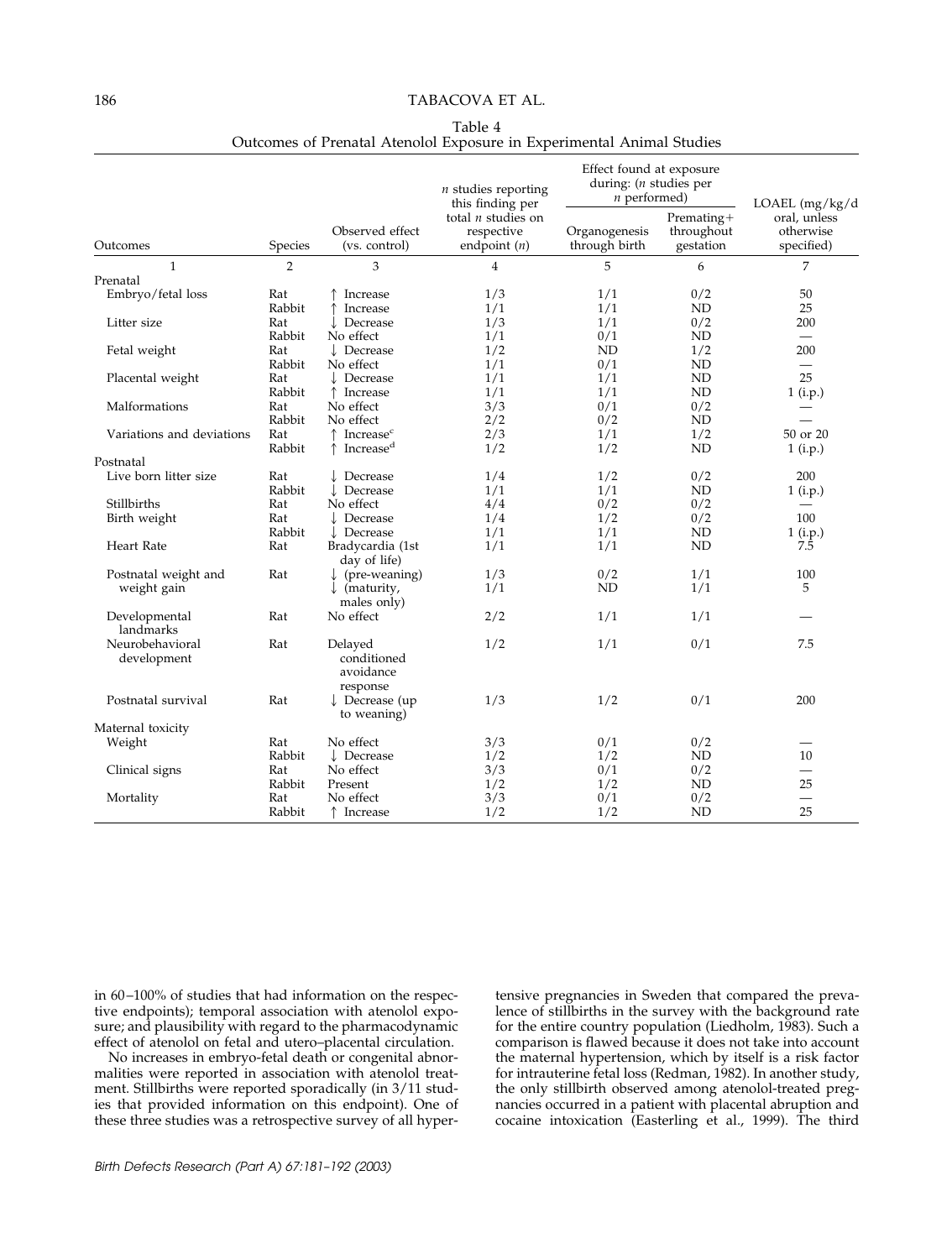| NOAEL (mg/kg/d<br>oral, unless<br>otherwise<br>specified)                     | Dose range<br>tested<br>(mg/kg/d)                                                                  | Effect statistically<br>significant                             | Effect dose-dependent                                                                        | Plausibility of<br>finding <sup>a</sup>                      | Consistency of<br>finding <sup>b</sup>                                               | Referencese                                                                          |
|-------------------------------------------------------------------------------|----------------------------------------------------------------------------------------------------|-----------------------------------------------------------------|----------------------------------------------------------------------------------------------|--------------------------------------------------------------|--------------------------------------------------------------------------------------|--------------------------------------------------------------------------------------|
| 8                                                                             | 9                                                                                                  | 10                                                              | 11                                                                                           | 12                                                           | 13                                                                                   | 14                                                                                   |
| 25<br>10<br>50<br>25<br>20<br>25<br>$\qquad \qquad$                           | $25 - 200$<br>$5 - 25$<br>$25 - 200$<br>$5 - 25$<br>$20 - 200$<br>$5 - 25$<br>$25 - 200$           | $(+)$<br>$(-)$<br>$(-)$<br>NA<br>$(+)$<br>NA<br>$(+)$           | $(+)$<br>$(+)$<br>$(+)$<br>NA (no effect)<br>$(+)$<br>NA (no effect)<br>$(+)$                | (?)<br>$(+)$<br>$(+)$<br>(?)<br>$(+)$<br>(?)<br>$(+)$        | $(-)$<br><b>NSD</b><br>$(-)$<br><b>NSD</b><br><b>NSD</b><br><b>NSD</b><br><b>NSD</b> | 1, 2<br>$\mathbf{1}$<br>1, 2<br>$\mathbf{1}$<br>1, 2<br>$\mathbf{1}$<br>$\mathbf{1}$ |
| $\equiv$<br>200<br>25; 1(i.p)<br>10<br>$\overline{\phantom{0}}$               | $1$ (i.p.)<br>$20 - 200$<br>$5 - 25$ ; 1 i.p<br>$20 - 200$<br>1 (i.p.)                             | $(+)$<br>NA<br>NA<br>$(+)$<br>$(+)$                             | NA (one dose)<br>NA (no effect)<br>NA (no effect)<br>$(+)$<br>NA (one dose)                  | $(+)$<br>$(+)$<br>$(+)$<br>$(+)$<br>$(+)$                    | <b>NSD</b><br>$(+)$<br><b>NSD</b><br>$(+)$<br><b>NSD</b>                             | 3<br>$1, 2$<br>1, 3<br>1, 2<br>1, 3                                                  |
| 50<br>200<br>40<br>$\overline{\phantom{0}}$<br>$\overline{\phantom{0}}$<br>40 | $5 - 200$<br>$1$ (i.p.)<br>$5 - 200$<br>$5 - 200$<br>1(i.p.)<br>$7.\overline{5}$<br>$6.4 - 100$    | $(-)$<br>$(-)$<br><b>NA</b><br>$(-)$<br>$(-)$<br>$(+)$<br>$(-)$ | $(+)$<br>NA (one dose)<br>NA (no effect)<br>$(+)$<br>NA (one dose)<br>NA (one dose)<br>$(+)$ | $(+)$<br>$(+)$<br>(?)<br>$(+)$<br>$(+)$<br>$(+)$<br>$^{(+)}$ | $(+)$<br><b>NSD</b><br>$(+)$<br>$(-)$<br><b>NSD</b><br><b>NSD</b><br>$(-)$           | 1, 4, 5<br>3<br>1, 4, 5<br>1, 4, 5<br>3<br>$\overline{4}$<br>$\mathbf{1}$            |
| $\overline{\phantom{0}}$                                                      | $5 - 20$                                                                                           | $(+)$                                                           | $(-)$                                                                                        | $(+)$                                                        | $(-)$                                                                                | 5                                                                                    |
| 20                                                                            | $5 - 20$                                                                                           | NA                                                              | NA (no effect)                                                                               | $(+)$                                                        | $(+)$                                                                                | 4, 5                                                                                 |
|                                                                               | 7.5                                                                                                | $(+)$                                                           | NA (one dose)                                                                                | (?)                                                          | $(-)$                                                                                | 4, 5                                                                                 |
| 50                                                                            | $25 - 200$                                                                                         | $(-)$                                                           | $(+)$                                                                                        | $(+)$                                                        | $(+)^{+}$                                                                            | 1, 4                                                                                 |
| 2000<br>5; 1(i.p)<br>2000<br>$10; 1$ (i.p.)<br>2000<br>$10; 1$ (i.p.)         | $20 - 2000$<br>$5 - 25$ ; 1 i.p<br>$20 - 2000$<br>$5-25; 1$ i.p<br>$20 - 2000$<br>$5 - 25$ ; 1 i.p | NA<br><b>ND</b><br><b>NA</b><br>ND<br><b>NA</b><br>ND           | NA (no effect)<br>$(+)$<br>NA (no effect)<br>$(+)$<br>NA (no effect)<br>$(+)$                | $(+)$<br>$(+)$<br>$(+)$<br>$(+)$<br>$(+)$<br>(?)             | $(+)$<br><b>NSD</b><br>$(+)$<br><b>NSD</b><br>$(+)$<br><b>NSD</b>                    | 1, 2<br>$1, 3$<br>$\begin{smallmatrix}1, 2\\1, 3\end{smallmatrix}$<br>1, 2<br>1, 3   |

<sup>a</sup>Plausibility: the finding is plausible with regard to the pharmacokinetic/dynamic characteristics of the agent.<br><sup>b</sup>Consistency: the finding is consistent across studies

 $b$ Consistency: the finding is consistent across studies.

Renal pelvic enlargement (Fitzgredrald, (1979) and pronounced retardation in skeletal ossification (Esaki and Imai, 1980).

Decreased umbilical cord length (Katz et al. (1987).

e References: 1. Fitzgerald (1979) (NDA). 2. Ezaki and Imai (1980). 3. Katz et al. (1987). 4. Speiser et al. (1991). 5. Ryan and Pappas (1990). LOAEL, lowest adverse effect level; NOAEL, no adverse effect level; (+), criterion met; (-), criterion unmet; (±), criterion partially met; (?), unable to assess; ND, no data; NSD, insufficient data (small number of studies or subjects within studies); NA, not applicable; —, LOAEL or NOAEL outside the tested dose range; i.p., interperitoneal.

study that reported stillbirths was a clinical trial with a small number of subjects ( $n = 28$ ) and no untreated reference group (Lardoux et al., 1983).

Bradycardia and hypoglycemia have been observed in the perinatal and early postnatal period. Of the studies that measured these endpoints, bradycardia was found in three of six studies and hypoglycemia in three of eight studies. These effects were reversible after exposure to atenolol was discontinued.

The prevalence of perinatal bradycardia among atenololtreated pregnancies was significantly higher than in reference groups in each of three studies that reported this effect (all of them prospective, random, double blind clinical trials). One of these studies found a pronounced increase in the occurrence of infant bradycardia in the early neonatal period after maternal treatment with atenolol versus placebo (Rubin et al., 1983, 1984). Two other studies (Marlettini et al., 1990; Montan et al., 1992) found a signif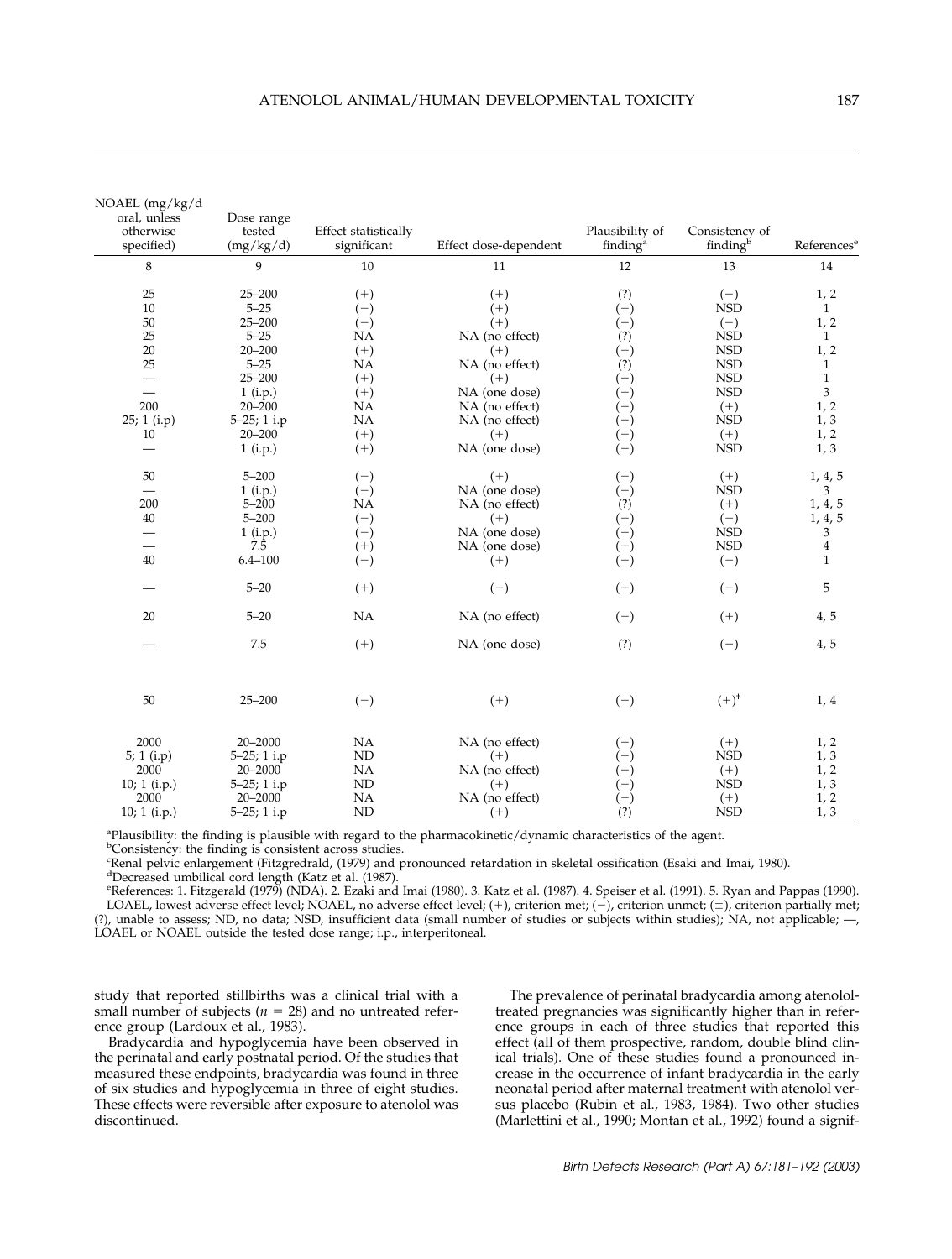icantly higher proportion of fetal bradycardia, but it was no longer observed after birth. These studies were not placebo-controlled and compared atenolol-treated groups with groups treated with other antihypertensive drugs.

A nonsignificant increase in the rate of neonatal hypoglycemia was reported in two studies (Lardoux et al., 1983; Liedholm, 1983). In another study, conducted among patients at risk of preeclampsia (nulliparous and diabetic), neonatal hypoglycemia occurred at a similar rate in atenolol-treated non-diabetic mothers and in non–atenololtreated diabetics (Easterling et al., 1999).

Neonatal arterial hypotension and renal disorders were not reported in any of the reviewed studies. No increase in infant death rate was observed.

Postnatal development beyond the early neonatal period was followed in only two studies (Rubin et al., 1983; Butters et al., 1990), both reliable with regard to the study design (prospective, randomized, double blind, placebocontrolled clinical trials). No deviations in physical development (weight, length, occipito-frontal head circumference, triceps and subscapular thickness) or neurobehavioral parameters (Denver developmental screening test) were found at 3, 6, and 12 months of life. These findings are supported by a follow-up study of 104 infants of mothers treated with unspecified beta-blockers in comparison to an equal number of control infants of similar gestational age and birth weight, but without pregnancy complications (Svenningsen et al., 1984). At 2 years of age, the rate of neurobehavioral handicaps was similar in the study population and in the control infants. Thus, although insufficient, the available information points to an absence of adverse effects after prenatal atenolol exposure on postnatal physical or neurobehavioral development.

#### **Animal Studies**

**Evaluation of studies.** All reviewed studies (Table 2) were carried out in vivo, in protocols using mammalian species employed routinely for standard developmental toxicity testing.

In all but one study, atenolol was administered orally, by gavage (corresponding to the route of human exposure), at daily doses in the range of 5–2000 mg/kg in the rat, and 5–25 mg/kg in the rabbit. At the lower end of this range, the doses were close to the human oral therapeutic dose range of 0.7–3 mg/kg/day. A different route (intraperitoneal) was used in only one study (rabbit), at a dose of 1 mg/kg per day (Katz et al., 1987). Human daily oral dose on a milligram per kilogram basis. Most studies employed multiple dose levels that allowed assessment of dose–effect and dose–response relationships. Two studies (one in each species tested) employed only one atenolol dose level similar to the human therapeutic dose (Katz et al., 1987; Speiser et al., 1991).

The timing of exposure was limited to the period of major organogenesis in two studies; the rest employed longer periods of treatment, starting either before mating or after implantation and continuing through pregnancy (Table 2). It should be noted that in humans, the timing of atenolol exposure in pregnancy rarely involves the period of organogenesis (1st trimester) because the main indication for atenolol treatment is hypertensive complications, which usually develop after the 1st trimester.

The number of animals/litters tested per dose group was sufficient, with the exception of one study in the rabbit

*Birth Defects Research (Part A) 67:181–192 (2003)*

(Katz et al., 1987). In the studies involving postnatal assessments, progeny were culled to a specified number on postnatal day 1 or 4 to standardize the litter size.

**Adverse developmental effects in experimental animals.** The prenatal effects of maternal atenolol exposure were assessed in the rat (two strains) and rabbit, whereas postnatal assessments were carried out almost exclusively in the rat. In the rabbit, very limited perinatal assessments were available. In the single study that allowed the does to deliver spontaneously, the progeny were sacrificed at birth. A description and evaluation of the observed preand postnatal developmental effects are presented in Table 4.

Exposures limited to the period of major organogenesis (g.d. 6–15 and 6–18 in the rat and rabbit, respectively) produced signs of embryotoxicity in both species at oral doses at or above 25 mg/kg/day. This was expressed by a moderate increase in embryo-fetal death (resorptions) in both species and by reduced placental weight, retarded skeletal ossification, and visceral variations in the rat. In the rabbit, placental weight changes and a marked decrease in the umbilical cord length were observed with intraperitoneal maternal application of atenolol at a dose of 1 mg/kg per day. On a milligram per kilogram basis, this dose is in the range of the human oral therapeutic doses, even after taking into account the incomplete atenolol absorption (about 60% of the ingested dose). The lowest adverse effect level (LOAEL) for embryotoxicity with oral atenolol treatment seemed to be similar in the two tested species (about 25 mg/kg/day). It should be noted, however, that in the rabbit this dose produced maternal toxicity, whereas in the rat maternal toxicity was not induced even by doses more than one order of magnitude higher than those inducing developmental effects. This suggests that the observed embryotoxicity in the rabbit could have been secondary to maternal toxicity, whereas in the rat, the embryo-fetal effects were obviously not maternally-mediated.

With exposures continuing through pregnancy, a significant decrease in the heart rate of the offspring of atenololtreated rats was found during the first 24 hr of life. This effect, attributable to the pharmacologic action of the drug (Speiser et al., 1991), was seen at lower dose levels (7.5 mg/kg/day) than those eliciting adverse developmental effects. No significant changes in birth weight, perinatal mortality, postnatal survival, or developmental milestones were observed in the progeny up to the highest tested atenolol doses (100 or 200 mg/kg in different experiments). Delayed developmental effects that are, however, not manifested until maturity, such as decreased weight gain of male offspring and neurobehavioral deviations (delayed acquisition of conditioned avoidance response), were reported in single studies. The LOAEL for these effects in the rat (5 and 7.5 mg/kg/day, respectively) were of the same order of magnitude as the human therapeutic dose (on a milligram per kilogram basis). Because of the very limited number of postnatal rat studies, however, the reproducibility of these observations cannot be assessed. No postnatal developmental studies have been carried out in the rabbit.

In summary (Table 5), the most sensitive endpoints of atenolol developmental toxicity in the tested animal species (rat and rabbit) were deviations in placental weight (both species), structural deviations indicative of sup-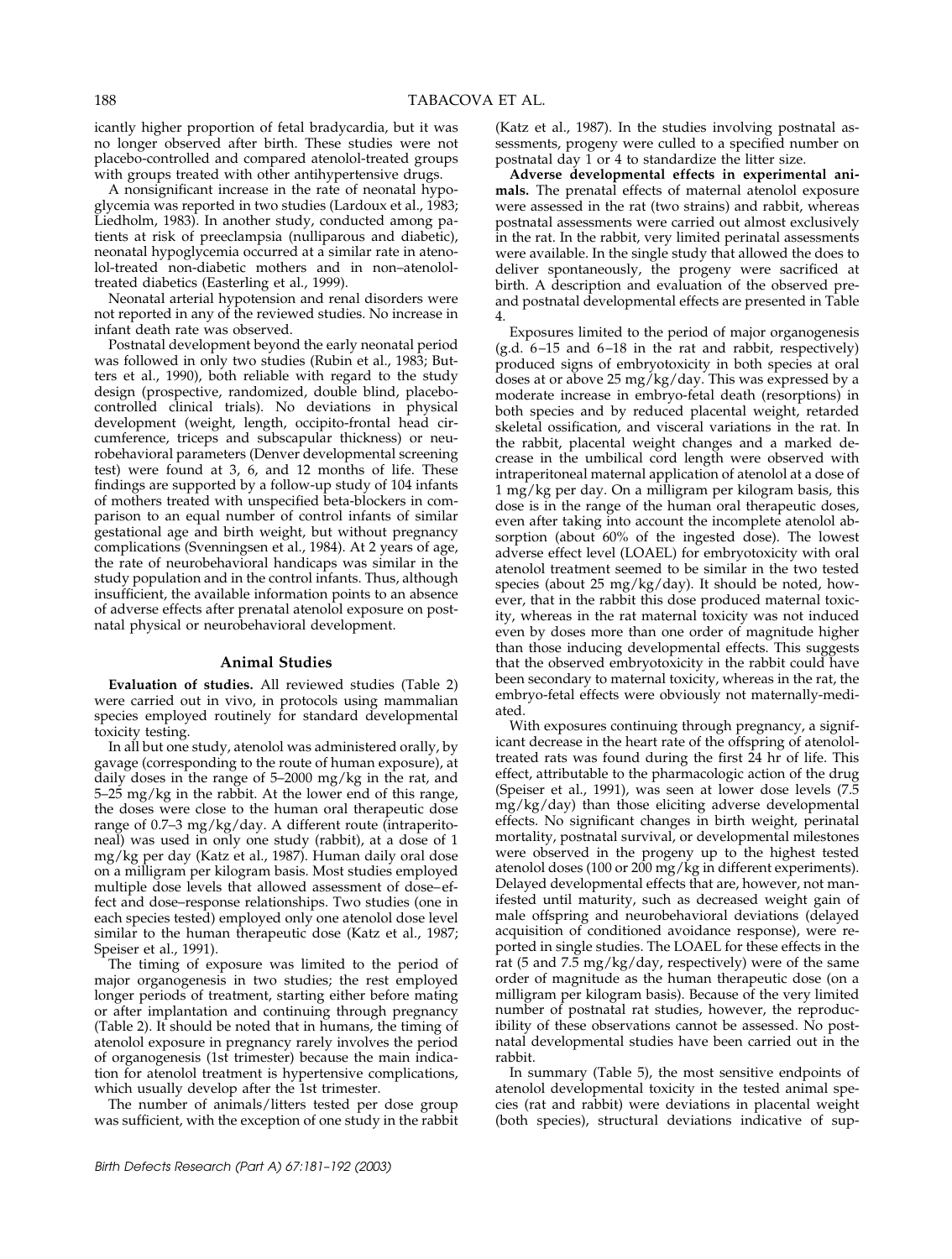| Table 5                                                          |  |
|------------------------------------------------------------------|--|
| Atenolol Lowest Adverse Effect Levels for Developmental Outcomes |  |
| in Two Animal Species                                            |  |

|                            |                      | Rat                         |                      | Rabbit                      |  |
|----------------------------|----------------------|-----------------------------|----------------------|-----------------------------|--|
| Endpoints                  | LOAEL<br>(mg/kg/day) | <b>NOAEL</b><br>(mg/kg/day) | LOAEL<br>(mg/kg/day) | <b>NOAEL</b><br>(mg/kg/day) |  |
| Fetal heart rate           | 7.5                  | < 7.5                       | ND                   | ND                          |  |
| Neurobehavioral deviations | 7.5                  | < 7.5                       | ND                   | ND                          |  |
| Structural variations      | 20                   | 10                          | 1(i.p.)              | $<1$ (i.p.)                 |  |
| Placental weight           | 25                   | $<$ 25                      | 1 (i.p.)             | $<1$ (i.p.)                 |  |
| Embryo-fetal loss          | 50                   | 25                          | 25                   | 10                          |  |
| Fetal weight at term       | 100                  | 40                          | $>25$                | 25                          |  |
| Postnatal weight gain      | 100                  | 40                          | ND                   | ND                          |  |
| Postnatal survival         | 200                  | 50                          | ND                   | ND                          |  |
| Congenital malformations   |                      | $\geq$ 2000 <sup>a</sup>    |                      | $\geq 25^{\circ}$           |  |
| Maternal toxicity          | >2000                | 2000                        | 10                   | 5                           |  |
|                            |                      |                             | 1(i.p.)              | $<1$ (i.p.)                 |  |

Oral doses unless otherwise indicated.

<sup>a</sup>Highest dose tested.

LOAEL, lowest adverse effect level; NOAEL, no adverse effect level; ND, no data; i.p., interperitoneal.

pressed intrauterine growth (i.e., skeletal ossification delays) and postnatal neurobehavioral disturbances in the rat, suggestive of delayed cognitive development at maturity. These endpoints were affected at oral dose levels in the range of 5–20 mg/kg (rat), whereas the lowest adverse effect levels for other developmental endpoints in this species (i.e., embryo-fetal loss, fetal weight, and postnatal survival) were in the range of 50–200 mg/kg/day. In the rat, all these effects occurred at dose levels much lower than the LOAEL for maternal toxicity  $(>2000 \text{ mg/kg/day})$ suggesting that the observed effect is embryo-specific and not related to maternal toxicological changes. In contrast, signs of maternal toxicity in the rabbit were present down to the lowest doses producing embryo-fetal effects. Congenital malformations were not induced in either tested species, even by maternally toxic doses of atenolol.

#### **Animal-to-Human Comparisons**

**Pharmacokinetic and pharmacodynamic aspects.** The animal–human comparison of atenolol developmental toxicity is justified by the general similarity in disposition and mode of action of the drug in human subjects and animal species used routinely for developmental toxicity assessments (as reviewed in Tabacova and Kimmel, 2002). Such species (i.e., rats and rabbits) handle the drug in a manner similar to the human. Pharmacodynamic similarities are also important because the pathogenesis of atenolol embryo-fetal effects is associated with its pharmacodynamic action on utero–placental and fetal vasculature and hemodynamics.

Although the main pharmacokinetic/dynamic parameters are generally similar in humans and experimental animals, there are some differences that may affect the comparability of animal/human developmental toxicity (reviewed in Tabacova and Kimmel, 2002). Thus, transplacental passage of atenolol is lower in the rat than in the human, due to greater binding of the drug to rat plasma protein. There are differences between the hemodynamic effect of atenolol in hypertensive human subjects and rat hypertension models, as well as between the effect of the drug on glucose metabolism in rats and in humans. These differences may influence manifestations of developmental toxicity, considering the importance of glucose homeostasis during gestation and the recognized adverse effect of maternal hypertension on intrauterine development.

Higher vulnerability of the human conceptus is possible due to the greater passage of the drug across the human placenta because of the low binding of atenolol to plasma proteins in the human. Maternal hypertension, the main indication for atenolol use in pregnancy, could also be a reason for a higher vulnerability of the human fetus. Maternal hypertension by itself can induce changes in utero– placental and fetal hemodynamics, and hypertensive pregnancies are marked by high frequency of prematurity and growth restriction (Sibai et al., 1998; Kramer et al., 1999). Such effects are not likely to take place in standard experimental testing for developmental toxicity because, typically, normotensive animals are used.

**Developmental toxicity manifestations.** A comparison of outcomes of prenatal atenolol exposure in experimental animals and humans is presented in Table 6. Outcomes are grouped into categories of maternal toxicity, prenatal manifestations, and postnatal effects in experimental animals and humans. Both presence and absence of effects concordant in the tested animal species and in human subjects have been considered. Comparisons allowed us to make the following inferences.

Maternal exposure to atenolol has adverse effects on prenatal growth in human subjects and in mammalian animal species used routinely as experimental models in developmental toxicology (rat and rabbit).

Developmental toxicity in humans is observed at oral doses of atenolol lower (per kg of body weight) than those affecting the most sensitive endpoints of developmental toxicity in rats and rabbits by the same route of exposure.

Animal-to-human comparisons of maternal toxicity are hindered by pronounced animal–human disparities in the doses applied, and in the maternal endpoints observed. Atenolol is not maternally toxic in humans at doses in the therapeutic dose range (0.7–3 mg/kg/day). No maternal toxicity is seen in the rat at doses two orders of magnitude higher than the upper limit of the human therapeutic dose.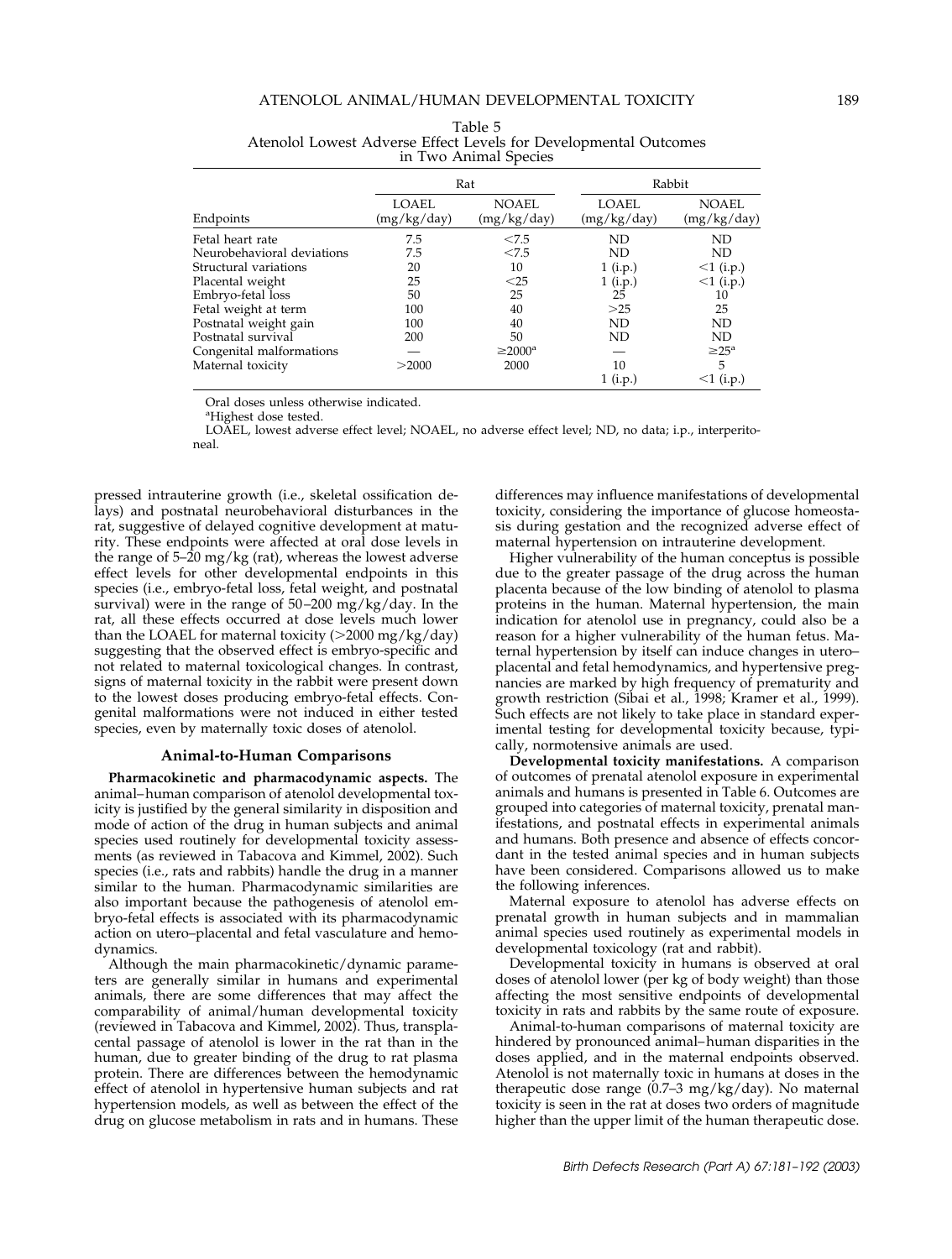|                     |                                       |                        |                                    |               | Animal studies              |                             |                                         |                         |
|---------------------|---------------------------------------|------------------------|------------------------------------|---------------|-----------------------------|-----------------------------|-----------------------------------------|-------------------------|
|                     |                                       |                        | <b>Studies</b><br>reporting        |               |                             |                             | Effect observed at exposures<br>during: |                         |
| Endpoints           | Adverse<br>outcomes                   | Observed<br>effect     | effect/total<br>$(n)$ <sup>a</sup> | Species       | <b>LOAEL</b><br>(mg/kg/day) | <b>NOAEL</b><br>(mg/kg/day) | Organogenesis<br>only                   | Beyond<br>organogenesis |
| Prenatal<br>effects | Increased<br>embryo/fetal<br>loss     | $(\pm)$<br>$^{(+)}$    | 1/3<br>1/1                         | Rat<br>Rabbit | 50<br>25                    | 25<br>10                    | $(+)$<br>$^{(+)}$                       | $(-)$<br><b>ND</b>      |
|                     | Stillbirth<br>Decreased fetal/        | $(-)$<br>$(\pm)$       | 0/4<br>1/4                         | Rat<br>Rat    | 100                         | 200<br>40                   | $(-)$<br>$(-)$                          | $(-)$<br>$^{(+)}$       |
|                     | birth weight<br>Signs of              | $^{(+)}$<br>$(+)$      | 1/2<br>2/3                         | Rabbit<br>Rat | 1(i.p)<br>20                | $25$ (oral)<br>10           | $(-)$<br>$(\pm)$                        | $^{(+)}$<br>$(+)^c$     |
|                     | intrauterine<br>growth<br>retardation |                        |                                    |               |                             |                             |                                         |                         |
|                     | Altered placental<br>weight           | $(+)$<br>$(+)$         | 1/1<br>1/1                         | Rat<br>Rabbit | 25<br>1(i.p)                |                             | $(+)$<br>$\left( -\right)$              | <b>ND</b><br>$^{(+)}$   |
|                     | Congenital<br>malformations           | $^{\sim}$<br>$^{\sim}$ | 0/3<br>0/2                         | Rat<br>Rabbit |                             | 200<br>25                   | $\left( -\right)$<br>$\equiv$           | $(-)$<br>$(-)$          |
| Postnatal           | Oligohydramnios<br>Bradycardia        | $(-)$<br>$(+)$         | 0/1<br>1/1                         | Rat<br>Rat    | 7.5                         | 200                         | $(-)$<br><b>ND</b>                      | ND<br>$(+)$             |
| effects             | Decreased<br>weight gain              | $(\pm)$                | 1/3                                | Rat           | 100                         | 40                          | $(-)$                                   | $(+)$                   |
|                     | Retarded growth<br>and<br>development | $(-)$                  | 0/2                                | Rat           |                             | 20                          | $(-)$                                   | $(-)$                   |
|                     | Neurobehavioral<br>deviations         | $(\pm)$                | 1/2                                | Rat           | 7.5                         |                             | $(-)$                                   | $^{(+)}$                |
|                     | Postnatal<br>mortality                | $(\pm)$                | 1/3                                | Rat           | 200                         | 50                          | $^{(+)}$                                | $(-)$                   |

Table 6 Atenolol Developmental Toxicity: Animal to Human Comparisons

The pregnant rabbit seems to be more sensitive than the rat, however, because signs of maternal toxicity are present at much lower doses in the rabbit (on a milligram per kilogram basis).

Atenolol is a selective embryo-fetal toxicant in the human and the rat because in these species, developmental effects are induced by dose levels far below those causing maternal toxicity. In contrast, atenolol may have no selective embryo-fetal effect in the rabbit because adverse prenatal outcomes are induced only by doses that are maternally toxic.

The prenatal manifestations of atenolol embryotoxicity are similar in experimental animals and humans. Examples are decreased fetal weight, intrauterine growth retardation (manifested as retarded skeletal ossification in the rat), and, most notably, altered placental weight. Placental hypoplasia is thought to be a consequence of the pharmacodynamic effect of the drug on the utero–placental circulation. Animal–human concordance is also seen in the lack of effects on the incidence of congenital malformations in both animal species tested and in humans, as well as the absence of oligohydramnios (produced by other antihypertensive drugs, such as ACE inhibitors (Tabacova and Kimmel, 2002).

Although available data on postnatal manifestations of gestational exposures to atenolol are limited to one animal genus (rodents), they are suggestive of animal–human concordance. In the human, the most frequent complication in the early postnatal period is reduced heart rate (bradycardia) thought to be associated with atenolol pharmacodynamics. Although this endpoint is not tested routinely in animal postnatal assessments, the only study that measured neonatal heart rate in the rat found a statistically significant bradycardia in progeny of atenolol-treated dams during the first 24 hr after birth. In the rat, as in the human, no significant deviations in postnatal physical development were seen, but some neurobehavioral and developmental deficits were manifested in this species at maturity or upon environmental challenge. Such information is not available in humans; none of the studies has followed children of atenolol-treated mothers long enough to assess their development beyond early childhood. Such outcomes are not unlikely in the human, considering that intrauterine growth retardation (an outcome frequently associated with atenolol exposure) has been associated in humans with brainstem conduction time abnormalities (Sarda et al., 1992) and with developmental and academic problems persisting into adulthood, such as higher incidence of neurosensory deficits, poorer educational achievements, and a greater burden of illness (Hack et al., 2002).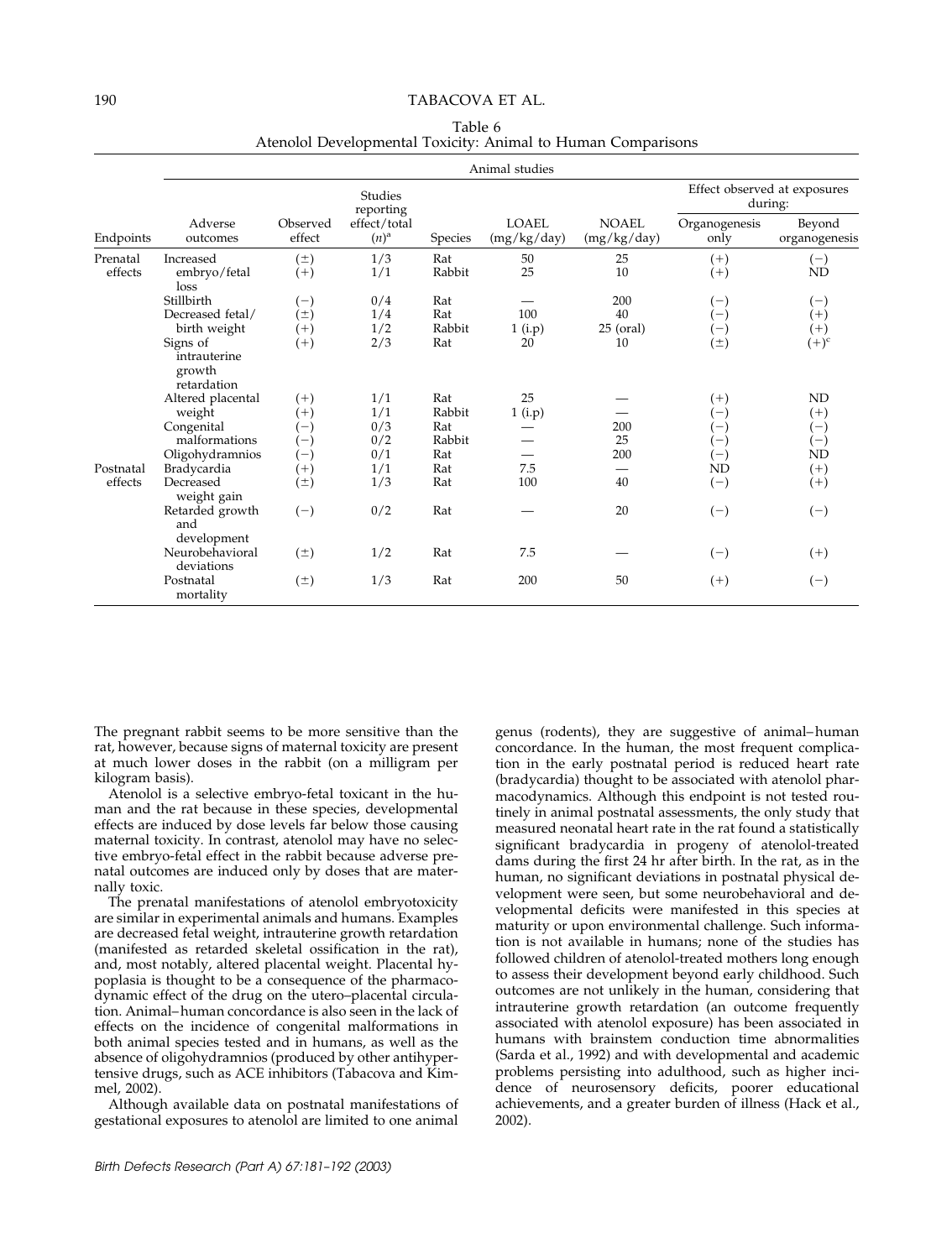|                                       |                    |                                           | Human studies           |                                         |                                   |  |
|---------------------------------------|--------------------|-------------------------------------------|-------------------------|-----------------------------------------|-----------------------------------|--|
|                                       |                    |                                           |                         | Effect observed at exposures<br>during: |                                   |  |
| Adverse outcomes                      | Observed<br>effect | Studies reporting<br>effect/total $(n)^a$ | Dose<br>$(mg/kg/day)^b$ | First trimester<br>only                 | Continued beyond<br>1st trimester |  |
| Spontaneous<br>abortion               | $(-)$              | 0/6                                       | $0.7 - 3$               | $(-)$                                   | $(-)$                             |  |
| Stillbirth                            | $(\pm)$            | 2/11                                      | $0.7 - 3$               | $(-)$                                   | $^{(+)}$                          |  |
| Decreased birth<br>weight             | $^{(+)}$           | 8/11                                      | $0.7 - 3$               | $(\pm)$                                 | $(+)$                             |  |
| Intrauterine<br>growth<br>retardation | $(+)$              | 6/11                                      | $0.7 - 3$               | $(-)$                                   | $(+)$                             |  |
| Decreased<br>placental weight         | $(+)$              | 5/5                                       | $0.7 - 3$               | $(-)$                                   | $(+)$                             |  |
| Congenital<br>malformations           | $(-)$              | 0/12                                      | $0.7 - 3$               | $(\pm)$                                 | $(-)$                             |  |
| Oligohydramnios                       | $(-)$              | 0/12                                      | $0.7 - 3$               | $(-)$                                   | $(-)$                             |  |
| Bradycardia                           | $(+)$              | 3/6                                       | $0.7 - 3$               | $(-)$                                   | $^{(+)}$                          |  |
| Decreased weight<br>gain              | $(-)$              | 0/2                                       | $0.7 - 3$               | $(-)$                                   | $(-)$                             |  |
| Retarded growth<br>and<br>development | $(-)$              | 0/2                                       | $0.7 - 3$               | $(-)$                                   | $(-)$                             |  |
| Neurobehavioral<br>deviations         | $(-)$              | 0/1                                       | 1.5                     | <b>ND</b>                               | $(-)$                             |  |
| Postnatal<br>mortality                | $(-)$              | 0/10                                      | $0.7 - 3$               | $(-)$                                   | $(-)$                             |  |

LOAEL, lowest adverse effect level; NOAEL, no adverse effect level;  $(+)$ , presence of effect;  $(-)$ , absence of effect;  $(\pm)$ , effect uncertain or statistically non-significant; (?), evidence insufficient to draw conclusions; ND, no data; —, LOAEL or NOAEL outside the tested dose range; i.p., intraperitoneal.

 $\frac{1}{\pi}$  otal *n* studies that measured the respective outcome.

 $b$ Calculated on the basis of human therapeutic dose range (50–200 mg/day for a person of 70 kg average body weight).

Retarded skeletal ossification; renal pelvic enlargement.

The available data suggest a better concordance between the human and the rat than between the human and the rabbit with respect to manifestations of atenolol developmental toxicity. The human seems to be more sensitive because the administered maternal dose associated with adverse embryo-fetal developmental effects is lower in comparison to the rat; however, pharmacokinetic differences in bioavailability may account for the apparent greater sensitivity in humans. Less concordance is seen between the human and rabbit; in this species, atenolol exerts adverse embryo-fetal effects only at doses that are maternally toxic.

In conclusion, the animal studies were predictive of developmental toxicity manifested as placental changes, intrauterine growth retardation, and changes in fetal weight in the absence of structural malformations. Thus far, this is concordant with the data from humans in whom intrauterine growth retardation has been observed in the absence of structural abnormalities.

#### **REFERENCES**

Butters L, Kennedy S, Rubin PC. 1990. Atenolol in essential hypertension during pregnancy. BMJ 301:587–589.

Crichton F. 1996. Beta-blockers in pregnancy and their effect on regional Doppler ultrasound and fetal weight. J Clin Obstet Gynecol 23:15–17. Chapin RE, Sloane RA. 1997. Reproductive assessment by continuous breeding: evolving study design and summaries of eighty-eight studies. Environ Health Perspect 105(Suppl):199–205.

- Dubois D, Petitcolas J, Temperville B, Klepper A, Catherine PH. 1982. Treatment of hypertension in pregnancy with beta-adrenoreceptor antagonists. Br J Clin Pharmacol 13(Suppl):375–378.
- Dubois D, Petitcolas J, Temperville B, Klepper A, Catherine PH. 1983. Beta blocker therapy in 125 cases of hypertension during pregnancy. Clin Exp Hypertens B:41–59.
- Easterling TR, Brateng D, Schmucker B, Brown Z, Millard SP. 1999. Prevention of preeclampsia: a randomized trial of atenolol in hyperdynamic patients before onset of hypertension. Obstet Gynecol 93:725–733.
- Esaki K, Imai K. 1980. Effects of oral administration of atenolol on reproduction in rats. Jitchuken Zenrinsho Kenkyu Ho. CIEA Preclinical Reports 6:239–246.
- Fabregues G, Alvarez L, Varas Juri P, Drisaldi S, Cerrato C, Moschettoni C, Pituelo D, Baglivo HP, Esper RJ. 1992. Effectiveness of atenolol in the treatment of hypertension during pregnancy. Hypertension 19(Suppl): 129–131.
- Fitzgerald JD. 1979. Atenolol. In: Goldberg ME, editor. Pharmacological and biochemical properties of drug substances. Washington, DC: American Pharmaceutical Association. pp. 2:98–147.
- Hack M, Flannery DJ, Schluchter M, Cartar L, Borawski E, Klein N. 2002. Outcomes in young adulthood for very-low-birth-weight infants. N Engl J Med 346:149–157.
- Hill AB. 1965. The environment and disease: association or causation? Proc R Soc Med 58:295–300.
- Katz V, Blanchard BA, Dingman K, Bowes WA Jr, Cefalo RC. 1987. Atenolol and short umbilical cords. Am J Obstet Gynecol 156:1271–1272.
- Kramer MS, Platt R, Yang H, McNamara H, Usher RH. 1999. Are all growth-restricted infants created equal(ly)? Pediatrics 1999:103:599– 602.